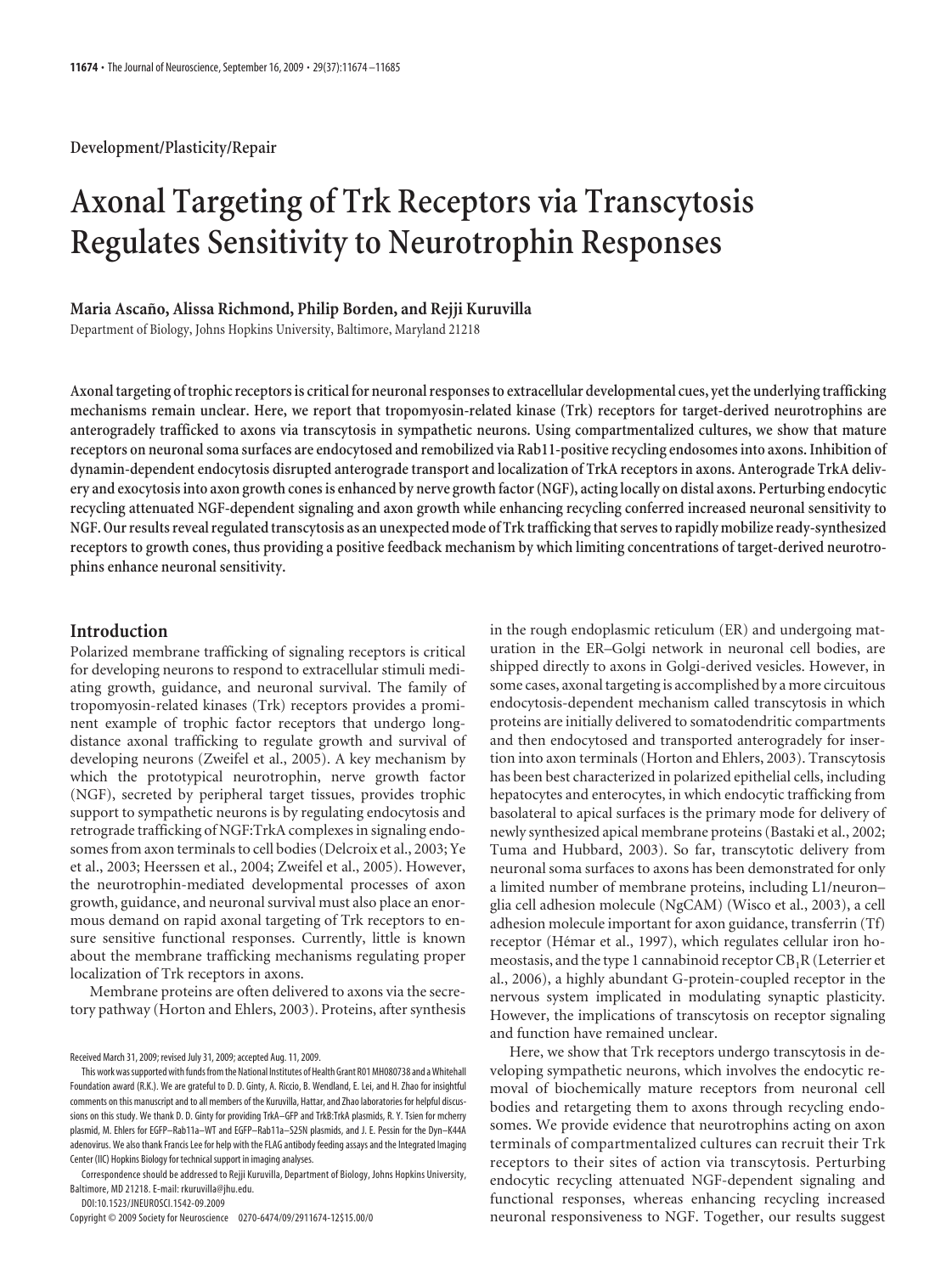that this previously uncharacterized mode of TrkA trafficking allows neurons to adjust their sensitivity to the limiting concentrations of NGF found *in vivo*.

# **Materials and Methods**

#### *DNA and adenoviral constructs*

Enhanced green fluorescent protein (EGFP)–Rab11a–wild-type (WT) and EGFP–Rab11a–S25N plasmids were a gift from Dr. Michael Ehlers (Duke University, Durham, NC). EGFP–Rab11a–Q70L was generated from EGFP–Rab11a–WT using site-directed mutagenesis (QuikChange; Stratagene). All EGFP–Rab11a constructs were subcloned into pshuttle– cytomegalovirus (CMV) vector (Stratagene). The mcherry–Rab11a construct was generated by subcloning mcherry (kindly provided by Dr. Roger Tsien, University of California San Diego, La Jolla, CA) with Rab11a construct into pshuttle–CMV vector. The N-terminal FLAG tag was placed on the 5' end of TrkB:TrkA chimeric receptor (provided by Dr. David Ginty, Johns Hopkins University, Baltimore, MD) by PCR. TrkB:A chimeric receptor has amino acid residues 1-423 belonging to the extracellular domain of TrkB and residues 424-809 belonging to the transmembrane and cytoplasmic domains of TrkA. FLAG–TrkB:A was subcloned into pAdTrack–CMV shuttle vector (Stratagene), which also expresses GFP. TrkA–GFP (gift from Dr. David Ginty) and farnesylated EGFP (Clontech) were cloned into pshuttle–CMV expression vectors. Replication-incompetent recombinant adenoviral constructs were generated for EGFP–Rab11a constructs and the FLAG–TrkB:A chimeric receptor using the AdEasy adenoviral vector system (Stratagene). Recombinant viral backbones including the genes of interest were transfected into HEK 293 cells (American Type Culture Collection) using Lipofectamine (Invitrogen). High-titer virus stocks were generated using a CsCl gradient. The recombinant adenoviral construct encoding dominant-negative dynamin-1 (Dyn-1–K44A) was a gift from Dr. Jeffrey E. Pessin (Albert Einstein College of Medicine, Bronx, NY).

## *Sympathetic neuron culture and transfection*

Superior cervical ganglia were dissected from postnatal day 0.5 (P0.5) Sprague Dawley rats and grown in mass or compartmentalized cultures as described previously (Kuruvilla et al., 2004). Cells were maintained in culture with high-glucose DMEM media supplemented with 10% fetal bovine serum (FBS), penicillin/streptomycin (1 U/ml), and NGF (50-100 ng/ml) purified from male mouse submaxillary glands as described previously (Mobley et al., 1976). For immunocytochemistry, cells were plated on poly-D-lysine-  $(1 \mu g/ml; Sigma)$ -coated coverslips. To withdraw NGF from the cultures, cells were washed with DMEM and placed in high-glucose DMEM containing 0.5% FBS with 1:1000 anti-NGF (Sigma) and boc-aspartyl(*O*-methyl)-fluoromethylketone (BAF) (50  $\mu$ M; MP Biomedicals) for 48 h. Cells were electroporated using Cellaxess CX1 system (Cellectricon) with 200 ng/ml DNA according to the instructions of the manufacturers. For adenoviral infections, neuronal cultures were infected with high-titer CsCl-purified adenoviruses for 12 h as described previously (Kuruvilla et al., 2000).

## *Cell-surface biotinylation assay*

*Internalization of TrkA receptors.* Two days before the biotinylation assay, NGF was withdrawn from mass cultures as described above. Neurons were biotinylated with a reversible membrane-impermeable form of biotin (EZ-Link NHS-S-S-biotin, 1.5 mg/ml in 1× PBS; Pierce Chemical) at 4°C for 25 min (Kuruvilla et al., 2004). Neurons were washed briefly with  $1\times$  PBS containing 50 mm glycine (Sigma) to remove remaining unconjugated biotin. Cells were moved to 37°C to promote internalization under the appropriate conditions for 30 min. To block recycling, cells were treated with monensin (10  $\mu$ M; Sigma) for 30 min during the internalization process. Neurons were returned to 4°C, and the remaining biotinylated surface receptors were stripped of their biotin tag with 50 mM glutathione (Sigma). After this stripping process, cells were washed twice with 50 mM iodoacetamide (Sigma) to quench excess glutathione. Neurons were lysed with 500  $\mu$ l of radioimmunoprecipitation assay (RIPA) solution (50 mM Tris-HCl, 150 mM NaCl, 1 mM EDTA, 1% NP-40, 0.25% deoxycholate), and supernatants were subjected to precipitation with 50  $\mu$ l-immobilized neutravidin–agarose beads (Pierce Chemical) and

immunoblotting with a TrkA antibody (Millipore Bioscience Research Reagents).

*Surface TrkA levels.* Neurons were briefly treated with a 5 min pulse of NGF (100 ng/ml) in the presence or absence of monensin (10  $\mu$ M) at 37°C and then quickly moved to 4°C. Surface levels of TrkA were assessed by cell-surface biotinylation at 4°C for 30 min, neutravidin precipitation, and TrkA immunoblotting.

*Transcytosis of TrkA receptors in compartmentalized cultures.* Approximately 250,000 –300,000 sympathetic neurons were grown per compartmentalized culture chamber for 7–10 d *in vitro* (DIV) until axonal projections into the side chambers were evident. Neurons were starved of NGF for 2 d, and surface TrkA receptors in cell body compartments were biotinylated with a membrane-impermeable biotin (EZ-Link NHS-S-Sbiotin) at 4°C for 25 min. After incubating the cultures at 37°C for 4 h in the presence or absence of NGF (100 ng/ml) added only to axons, lysates were harvested from cell body and axonal compartments separately and subjected to neutravidin precipitation and TrkA immunoblotting.

#### *Live-cell antibody feeding assay*

*Trk receptor internalization.* Sympathetic neurons were infected with adenoviral vectors expressing GFP or FLAG–TrkB:A chimeric receptors. Infected neurons were identified by GFP expression. NGF was withdrawn from the cultures without adding the anti-NGF antibody, and cells were incubated with mouse anti-FLAG antibody (M2, 4.2  $\mu$ g/ml; Sigma) or Fab fragments derived from the FLAG antibody (10  $\mu$ g/ml; prepared according to the instructions from Pierce Chemical) for 30 min at 4°C in PBS. Excess antibody was washed off, and cells were moved to 37°C for 30 min under various conditions for internalization. Cells were then washed quickly with PBS and immediately fixed with 4% paraformaldehyde (PFA) in PBS for 30 min at room temperature. Cells were then permeabilized with  $0.1\%$  Triton X-100/1% BSA/1 $\times$  PBS, incubated with fluorescently conjugated anti-mouse secondary antibody for 1 h, and then mounted on slides with Antifade Gold (Invitrogen). Images representing 1  $\mu$ m optical slices were acquired using a Carl Zeiss LSM 510 confocal scanning microscope equipped with argon (458 – 488 nm) and helium/neon (543–633) lasers. The same confocal acquisition settings were applied to all images taken from a single experiment. Threshold settings for green and red scans were determined, and the integrated fluorescence values for each channel were quantified. For internalization experiments using M2 anti-FLAG antibody, internalization was quantified as the ratio of anti-FLAG immunofluorescence (red) that colocalized with cytoplasmic GFP (green) relative to the total anti-FLAG immunofluorescence. Weighted coefficients of colocalization between the anti-FLAG and GFP fluorescence were determined by LSM Image Examiner program (Carl Zeiss).

*Recycling assay.* Sympathetic neurons grown in compartmentalized cultures and expressing FLAG-tagged TrkB:A receptors were incubated with Alexa-647-conjugated Ca<sup>2+</sup>-sensitive monoclonal anti-FLAG antibody (M1 antibody, 4.2  $\mu$ g/ml; Sigma) in PBS supplemented with 1 mM CaCl<sub>2</sub> separately in cell body and axon compartments for 30 min at 4°C. In Figure 1*G*, "Surface" culture dishes were left at 4°C, whereas "Internalized" and "Recycled" dishes were moved to 37°C for 30 min to allow for internalization. "Internalized" and "Recycled" dishes were then quickly washed three times with ice-cold  $1\times$  PBS containing 1 mm EDTA to strip surface-bound FLAG antibodies that had not internalized. Media containing Alexa-546-conjugated anti-mouse secondary antibody was added to all plates, and "Internalized" and "Recycled" dishes were returned to 37°C whereas "Surface" dishes remained at 4°C, for another 30 min. Cultures were quickly washed with ice-cold  $1\times$  PBS and immediately fixed with 4% PFA in  $1\times$  PBS. Images were acquired using a Carl Zeiss LSM 510 confocal scanning microscope. Optical sections,  $1 \mu m$ , were taken, and the same confocal acquisition settings were applied to all images taken from a single experiment. In the "Surface" conditions, surface receptors were quantified as the number of pixels double positive for Alexa-647 and Alexa-546 fluorescence per square micrometer in each cell body or axon (for axons, measurements were taken from a stretch of axon equal to  $100 - 250 \mu m$  length). In "Internalized" conditions, internalized receptors were calculated as the number of Alexa-647 fluorescent pixels per square micrometer of cell body or axon. Internalized receptors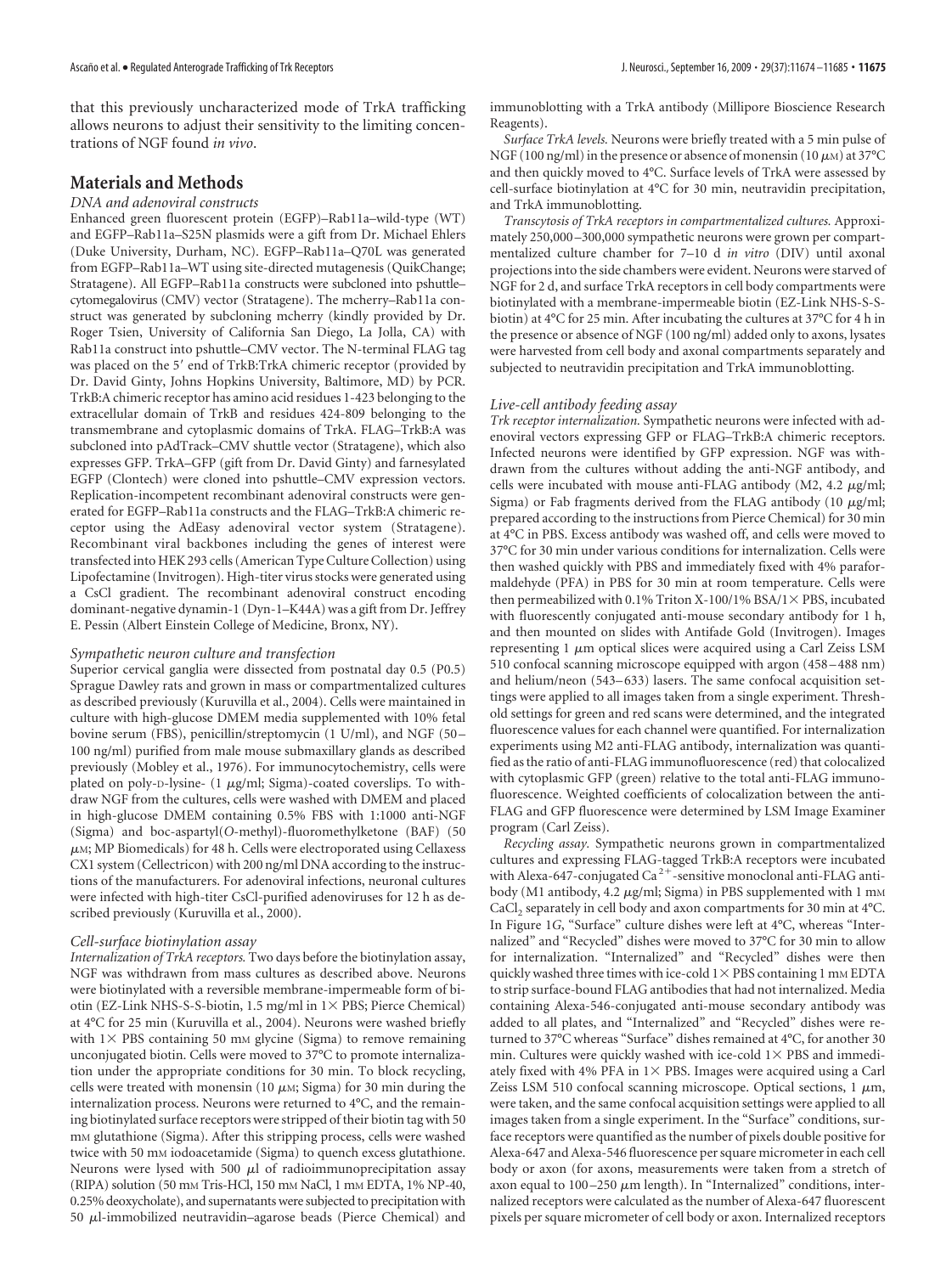were then expressed as a percentage of the total surface receptors for 20 –30 cells per experiment. In "Recycled" conditions, recycled receptors were calculated as described previously. The percentage of recycled receptors was calculated using the following formula:  $(E - Z)$ /  $(C - Z) \times 100$ , where *E* is the colocalization coefficient for Alexa-647–FLAG- and Alexa-546-conjugated secondary antibody fluorescence in the "Recycled" condition. *Z* is the colocalization coefficient for Alexa-647–FLAG and Alexa-546 fluorescence in the "Internalized" condition. *C* is colocalization coefficient for Alexa-647–FLAG and Alexa-546 fluorescence in "Surface" condition.

*Transcytosis of FLAG–TrkB:A receptors in compartmentalized cultures.* Sympathetic neurons expressing FLAG–TrkB:A chimeric receptors were grown in compartmentalized culture chambers assembled on collagen-coated glass coverslips for 7–10 DIV until axonal projections were evident in the side compartments. After withdrawing NGF from the culture media, surface chimeric receptors residing in cell body compartments were labeled under livecell conditions with mouse anti-FLAG antibody (M2, 4.2  $\mu$ g/ml) or FLAG Fab (10  $\mu$ g/ml) for indicated time periods at 37°C. Cultures were washed, fixed, permeabilized, and incubated with fluorescently labeled anti-mouse secondary antibody. Chambers were then detached from the coverslips, ensuring that the cells remained attached. Coverslips were mounted on glass slides, and images were acquired with Carl Zeiss LSM 510 confocal microscope. For colocalization experiments with Rab11, neurons were incubated overnight with rabbit anti-Rab11a antibody (1:1000; Zymed), rabbit anti-Rab4 (1:500; ab13252; Abcam), or mouse anti-Rab7 (1:5000; clone Rab7-117; Sigma). For colocalization experiments with Tf, 50  $\mu$ g/ml Alexa-546-conjugated human Tf (Invitrogen) was added exclusively to the cell body compartments of compartmentalized cultures along with anti-FLAG antibody. Chambers were incubated for 4 h at 37°C, washed several times with PBS, and then fixed and permeabilized. Anti-FLAG was detected as described above.

#### *Time-lapse imaging of axonal transport and total internal reflection fluorescence analyses*

*Rab11a and TrkA axonal transport.* Sympathetic neurons were grown on poly-lysinecoated glass-bottom dishes (MatTek). Cells were electroporated using Cellaxess CX1 system with 200 ng/ml each of mcherry–Rab11a and TrkA–GFP DNA constructs. Neurons were imaged in Leibovitz L-15 media (Invitrogen) supplemented with 0.5% FBS. Axonal transport of mcherry–Rab11a and TrkA–GFP was visualized using 3-I Marianas wide-field live-cell imaging workstation (Intelligent Imaging Innovations) equipped with dual Cascade II 512 EM cameras for simultaneous two-channel acquisition. Images were acquired using 100× objective (1.45 numerical aperture oil-immersion  $\alpha$ -plan-fluoar; Carl Zeiss) every 2 s over 200 frames per movie and



Cell Body

Axon

**Figure 1.** Trk receptors undergo constitutive endocytosis and recycling in sympathetic neurons. *A*, Constitutively internalized TrkA receptors are sequestered intracellularly during blocking recycling with monensin (10  $\mu$ m). Membrane proteins were subjected to cell-surface biotinylation. Internalized TrkA receptors were detected by surface stripping of biotin, neutravidin precipitation, and TrkA Western blotting. *B*, Densitometric quantification of the results shown in *A*. Results are the mean  $\pm$  SEM from seven independent experiments. \* $p$  < 0.05, *t* test. *C*, Monensin-dependent intracellular accumulation of surface TrkA receptors is attenuated in neurons expressing Dyn–K44A. Cell-surface biotinylation assay was performed in neurons infected with adenoviral vectors expressing GFP and Dyn–K44A, in the presence of monensin or NGF. Normalization for protein amounts in *A* and*C* was performed by immunoblotting neuronal lysates for p85 subunit of PI3K. *D*, Live antibody feeding assays in neurons expressing FLAG–TrkB:A chimeric receptors show subcellular localization of receptors under the conditions indicated. Scale bar, 5  $\mu$ m. *E*, Quantification of internal accumulation of chimeric receptors under the various conditions indicated in *D*, by assessing the proportion of colocalization of FLAG immunofluorescence with that of GFP (data not shown), which is coexpressed in infected neurons and is cytoplasmic. Values have been corrected by subtracting any colocalization observed at 4°C. Results are the mean  $\pm$ SEM from five independent experiments. \**p* < 0.05 relative to No Ligand condition, ANOVA, followed by a Tukey's *post hoc* test. **F**, Schematic of a live-cell ratiometric assay to measure receptor internalization and recycling. *G*, Spatial analyses of constitutive Trk trafficking in neurons. Representative images of surface, constitutive internalized, and recycled chimeric receptors in cell bodies (top row) and axons (bottom row), as assessed by the live-cell ratiometric assay performed independently in cell body and axon compartments in compartmentalized neuronal cultures. Scale bars: Cell Body, 5  $\mu$ m; Axon, 20  $\mu$ m. Graphs represent quantification of Trk internalization (H) and recycling (I) from seven independent experiments. Values are means  $\pm$  SEM; \*\* $p=0.02$ , t test.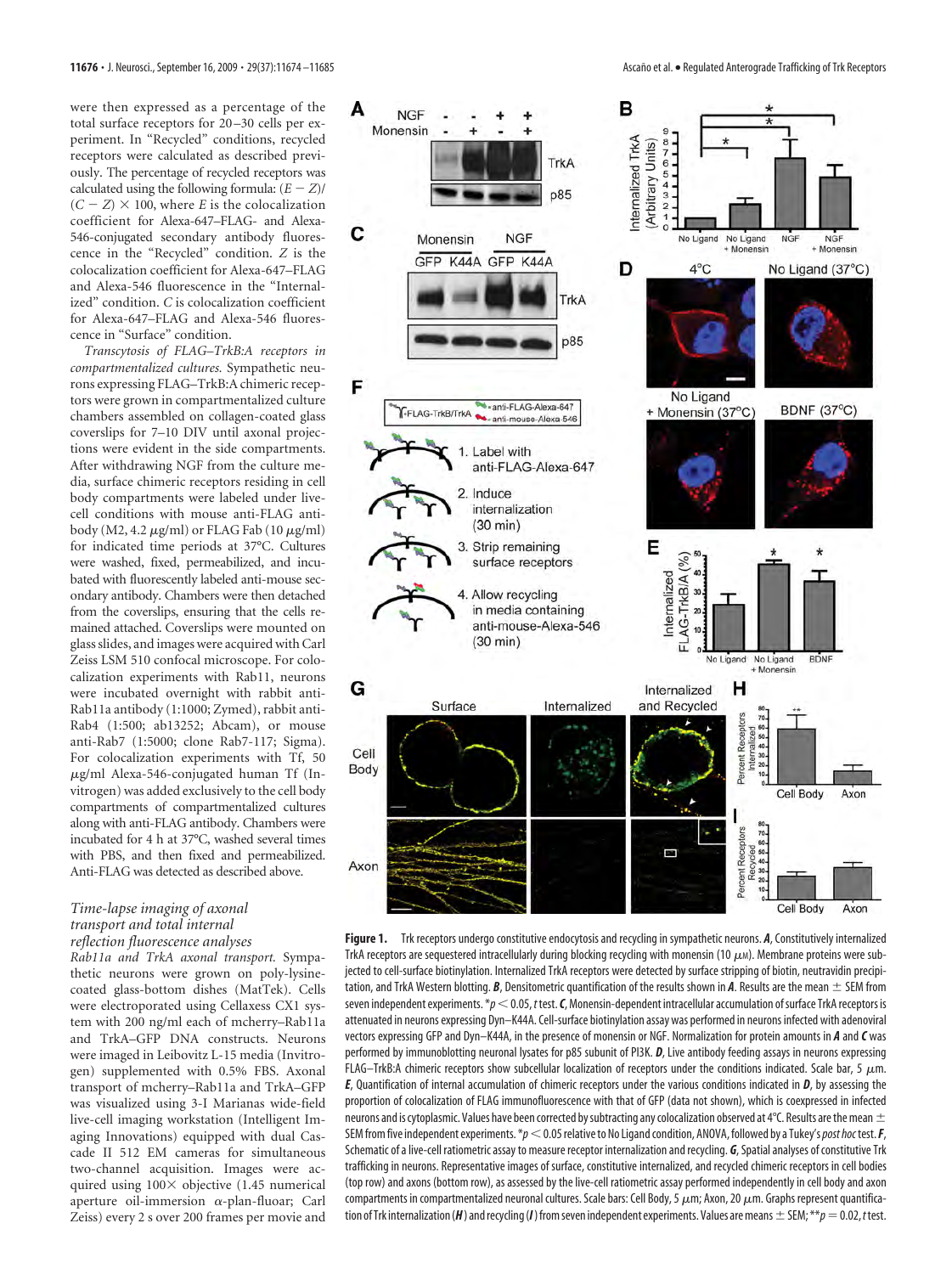analyzed as described previously (Deinhardt et al., 2006). The distance traveled by double-positive carriers between two consecutive frames, defined as a single movement, was used to determine instantaneous speed. Carriers were analyzed and tracked using NIH ImageJ. Speeds were binned into  $0.2 \mu m/s$  and plotted using Prism software (GraphPad Software). Kymographs and movies were generated with Slidebook (Intelligent Imaging Innovations).

*NGF-induced TrkA–GFP surface recruitment.* Total internal reflection fluorescence (TIRF) analysis of Cos-1 cells and sympathetic neurons expressing TrkA–GFP or farnesylated EGFP was performed on the Marianas Live Cell Imaging Workstation using a Carl Zeiss TIRF slider and a  $100\times$  objective (1.45 numerical aperture,  $\alpha$ -plan-fluoar; Carl Zeiss). Images were taken every 2 s for 200 frames, and change in evanescence-field fluorescence ( $\Delta$ EFF) was calculated as described previously (Bezzerides et al., 2004) using NIH ImageJ.

*BDNF-induced FLAG–TrkB:A surface recruitment.* Sympathetic neurons were infected with adenovirus expressing FLAG–TrkB:A chimeric receptors. Neurons were incubated with the calcium-sensitive mouse anti-FLAG antibody (M1, 4.2  $\mu$ g/ml; Sigma) for 30 min at 4°C. Cells were washed and moved to 37°C for 30 min to allow for receptor internalization. EDTA (at 1 mm) washes were used to strip remaining surface receptors of anti-FLAG antibody, and cells were then treated with a 5 min pulse of BDNF (100 ng/ml) in culture media containing Alexa-546-conjugated anti-mouse secondary antibody. Cells were quickly washed with cold PBS and fixed with 4% PFA. Images were taken using LSM 510 confocal microscope.

#### *Axon growth and neuronal survival*

Sympathetic neurons grown in compartmentalized culture chambers were infected with adenoviral constructs expressing GFP, EGFP– Rab11a–S25N, and EGFP–Rab11a–Q70L. Axon growth (micrometers per day) in response to NGF added at the indicated concentrations only to axon compartments was measured as described previously (Kuruvilla et al., 2004). To assess neuronal survival, sympathetic neurons from P0.5 rats grown on collagen-coated coverslips for 12 h were infected with adenovirus expressing FLAG–TrkB:A receptors. Neurons were grown in the presence of 10 ng/ml NGF for another 48 h. Neurons were then washed and cultured in the presence of BDNF (25 ng/ml) and/or anti-FLAG antibody (M2, 4.2  $\mu$ g/ml) for 72 h with the addition of anti-NGF (Sigma). Cells were fixed, permeabilized, and incubated with Hoechst 33258 (1:1000) in PBS for 1 h. Neurons with pyknotic, condensed, or fragmented nuclei were scored as dead as described previously (Kuruvilla et al., 2004). Percentage survival is expressed relative to 10 ng/ml NGF (100%).

#### *Immunoprecipitation, immunoblotting, and antibodies*

Neurons were lysed with RIPA solution, and lysates were subjected to immunoprecipitation with anti-phosphotyrosine (P-Tyr) (PY-20; Sigma), anti-FLAG (M2; Sigma), or TrkB (BD Biosciences) and incubated with Protein-A agarose beads (Santa Cruz Biotechnology). Immunoblotting analyses of sympathetic neuron lysates were performed as described previously (Kuruvilla et al., 2004). The following antibodies were used for immunoblotting: TrkA (Millipore Bioscience Research Reagents), P-Tyr (PY20; Sigma), and P-Akt (Ser473) and P-Erk1/2 (Thr202/Tyr204) (Cell Signaling Technology). Normalization for protein amounts was done by stripping immunoblots and reprobing for the p85 subunit of phosphatidylinositol 3-kinase (Upstate Biotechnology). Blots were visualized with ECL Plus Detection Reagent (GE Healthcare) and scanned with a Typhoon 9410 Variable Mode Imager (GE Healthcare). Densitometry analysis was performed with ImageQuant software (Molecular Dynamics).

#### *Statistical analyses*

Prism software was used for statistical analyses, and all data passed normality tests. All Student's *t* tests were performed assuming Gaussian distribution, two-tailed, unpaired, a confidence interval of 95%. Oneway or two-way ANOVA analyses were performed when more than two groups were compared.

## **Results**

# **Trk receptors undergo constitutive endocytosis and recycling in developing sympathetic neurons**

Previous studies had indicated that Trk receptors undergo endocytosis predominantly in a ligand-dependent manner (Grimes et al., 1996; Kuruvilla et al., 2004; Chen et al., 2005). We found that TrkA receptors undergo constitutive cycling between the plasma membrane and intracellular endosomes in sympathetic neurons. In a cell-surface biotinylation assay to follow the fate of surface TrkA receptors, NGF stimulation leads to robust internalization of TrkA receptors (Fig. 1*A*,*B*), as reported previously. Interestingly, blocking endocytic recycling with the recycling inhibitor monensin (Basu et al., 1981) resulted in significant intracellular accumulation of Trk receptors in the absence of any ligand (Fig. 1*A*,*B*), suggesting that surface Trk receptors undergo constitutive internalization and recycling back to the plasma membrane. Blocking recycling in the presence of NGF did not induce any additional intracellular accumulation of TrkA receptors beyond that elicited by NGF alone (Fig. 1*A*,*B*). Monensin-dependent intracellular accumulation of TrkA is attenuated in neurons expressing a dominant-negative form (Dyn–K44A) of the GTPase dynamin (Ye et al., 2003), which functions in vesicle scission during endocytosis (Fig. 1*C*), suggesting that constitutive trafficking of TrkA receptors uses components of the cellular endocytic machinery.

To visualize Trk trafficking in neurons, we also performed live-cell antibody feeding assays in neurons expressing FLAGtagged chimeric receptors that have the extracellular domain of TrkB and the transmembrane and intracellular domains of TrkA (FLAG–TrkB:A). Sympathetic neurons do not normally express TrkB (Atwal et al., 2000), but neurons expressing chimeric receptors showed signaling responses to the TrkB ligand, BDNF, in a manner similar to endogenous TrkA receptors stimulated with NGF (supplemental Fig. 1, available at www.jneurosci.org as supplemental material). The chimeric receptors showed no crossactivation with endogenous TrkA receptors (supplemental Fig. 1, available at www.jneurosci.org as supplemental material). Livecell immunocytochemistry was performed using an antibody directed against the extracellular FLAG epitope of chimeric Trk receptors. We did not observe any signaling or survival responses in neurons treated with antibody alone (supplemental Fig. 1, available at www.jneurosci.org as supplemental material), indicating that the antibodies were not autoactivating. Live-cell immunocytochemistry revealed exclusively surface localization of the receptors at 4°C, a temperature atwhich little protein trafficking occurs (Fig. 1*D*). However, at 37°C, the permissive temperature for trafficking, we observed a punctate intracellular localization of Trk receptors, which could be enhanced by either blocking recycling or adding ligand (Fig. 1*D*,*E*). Because the FLAG IgG antibodies bind to the extracellular region of FLAG–TrkB:A receptors and could potentially induce receptor dimerization and subsequent internalization, we also used, in uptake assays, FLAG Fab fragments that retain the ability to bind antigen without the potential for nonspecific receptor clustering. FLAG-tagged receptors labeled with Fab fragments showed similar internalization and trafficking as those labeled with IgG (supplemental Fig. 2, available at www.jneurosci.org as supplemental material). Together with our findings that the FLAG antibodies by themselves do not induce any signaling or survival responses, these results indicate that internalization observed with live antibody-feeding assays are not an artifact of antibody-induced receptor clustering. Control GFP-expressing sympathetic neurons showed little to no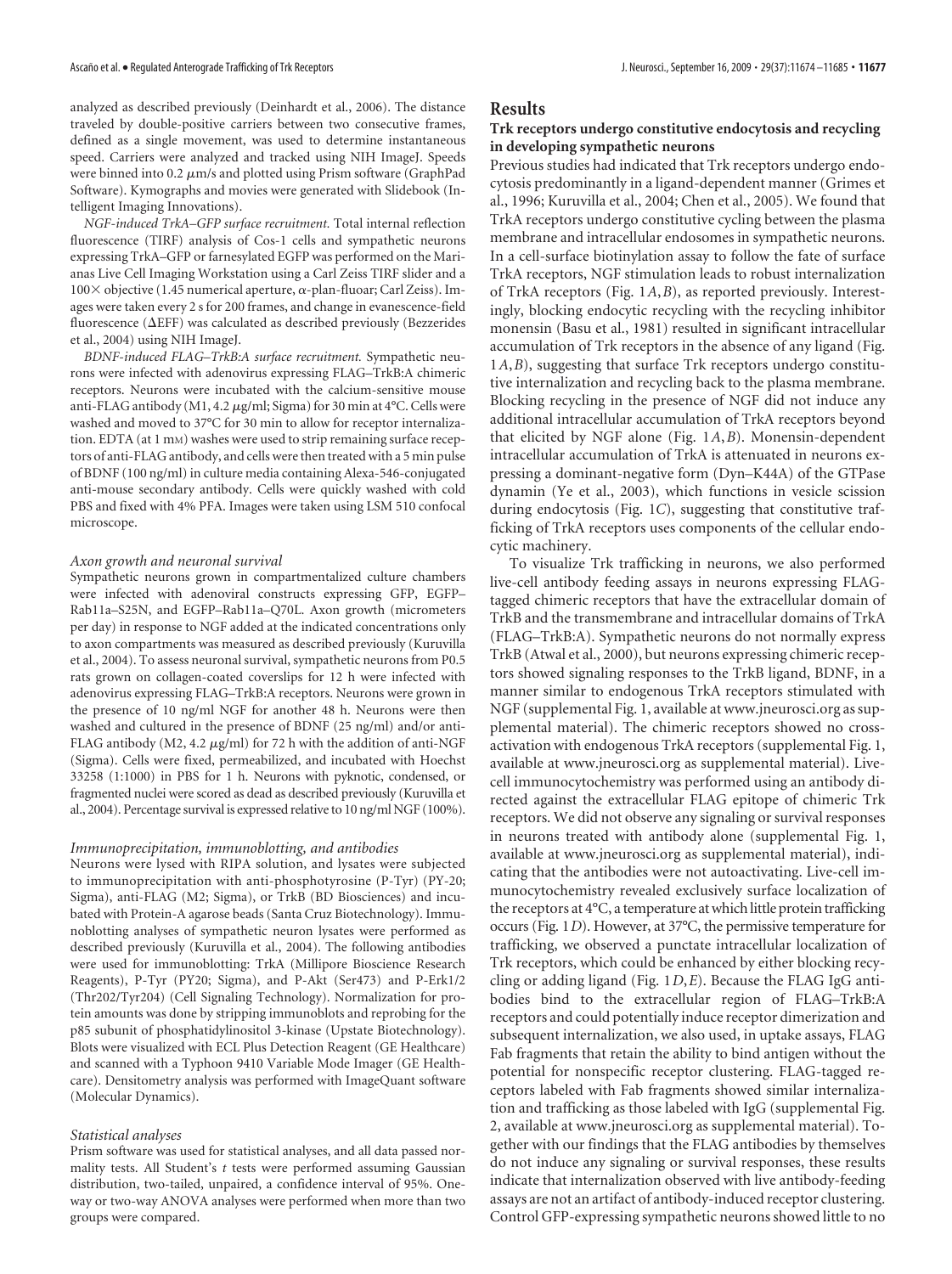FLAG-immunoreactivity with either the IgG or Fab fragments (supplemental Fig. 2, available at www.jneurosci.org as supplemental material), pointing to the specificity of uptake of the FLAG antibody in FLAG–TrkB:A-expressing neurons. Together, these results demonstrate a previously unappreciated mode of ligand-independent trafficking of Trk receptors, in which receptors are constitutively endocytosed and recycled in sympathetic neurons.

# **Constitutive endocytosis of Trk receptors occurs predominantly in cell bodies**

Given the polarized morphology of neurons, we asked whether constitutive trafficking of Trk receptors differs between cell bodies and axons. Neurons were grown in compartmentalized cultures and a modified live-cell antibody feeding assay (Chen et al., 2005) was used to directly monitor internalization and recycling of cell-surface FLAG–TrkB:A receptors labeled with Alexa-647– FLAG antibodies independently in cell bodies and axons (Fig. 1*F*). After an incubation period of 30 min, which allowed for the internalization of labeled receptors, surface-bound antibodies were stripped, leaving antibodies bound only to the internalized pool of receptors (Fig. 1*G*). Additional incubation of cell body and axon compartments for an additional 30 min with Alexa-546 secondary antibodies tagged receptors that recycled to the cell surface (Fig. 1*G*). Quantification by ratiometric analyses showed that the percentage of surface TrkA receptors that undergo ligand-independent internalization is significantly higher in neuronal cell bodies (59.31  $\pm$  14.7%) than in axons (14.05  $\pm$  6.73%)  $(p = 0.02, t \text{ test}; n = 7 \text{ independent experiments})$  (Fig. 1*H*). However, of the receptors that internalize, recycling occurs to a similar extent in cell bodies (24.68  $\pm$  5.18%) and axonal (34.18  $\pm$ 5.70%) compartments ( $p = 0.24$ , *t* test;  $n = 7$  independent experiments) (Fig. 1*I*). These results indicate that ligandindependent internalization of Trk receptors occurs predominantly in neuronal cell bodies but is minimal in axons.

# **Neurotrophins acting on axons promote anterograde transcytosis of Trk receptors**

We hypothesized that constitutive endocytosis of Trk receptors in neuronal cell bodies would maintain a dynamic intracellular receptor pool that could be mobilized to axons during neurotrophin stimulation. This would be a way to transport Trk receptors to axons to modulate responses to targetderived neurotrophins without the need for *de novo* synthesis. To test this hypothesis, we used live-cell antibody feeding in compartmentalized cultures to selectively label and follow Trk receptors originating from surfaces of cell bodies. Neurons expressing FLAG–TrkB:A receptors were grown in compartmentalized cultures, and surface receptors were labeled with anti-FLAG antibody exclusively in cell body compartments (Fig. 2*A*). Labeling with a fluorescent secondary antibody revealed the presence of FLAG-antibody-bound receptors in axons after a 4 h, but not 30 min, incubation period (Fig. 2*B*). Because antibody-tagged receptors could only have originated from surfaces of neuronal cell bodies, these results provide direct evidence for anterograde transcytosis of Trk receptors in sympathetic neurons.

To test whether target-derived neurotrophins regulate transcytosis of Trk receptors, we assessed the effects of BDNF added exclusively to axon compartments of compartmentalized cultures on anterograde trafficking of Trk receptors originating from neuronal soma surfaces. BDNF treatment of axons markedly enhanced the levels of anti-FLAG-labeled chimeric Trk receptors in axons after 4 h, with a 5.93  $\pm$  1.14-fold increase compared with unstimulated neurons (Fig. 2*B*) ( $p = 0.04$ , *t* test;  $n = 3$  independent experiments). Similar results were obtained when neuronal cell bodies were labeled with anti-FLAG Fab fragments (supplemental Fig. 2, available at www.jneurosci.org as supplemental material).

To determine whether endogenous TrkA receptors in sympathetic neurons undergo a similar process of internalization from neuronal cell bodies and anterograde transport, we biotinylated membrane proteins selectively in cell body compartments of compartmentalized cultures. Neutravidin precipitation followed by Western blot analysis of cell lysates from the cell bodies and axonal compartments showed the presence of biotinylated TrkA receptors in axons after a 4 h incubation period (Fig. 2*C*), demonstrating that endogenous TrkA receptors in sympathetic neurons undergo transcytosis. The TrkA receptor initially synthesized in the rough endoplasmic reticulum is in a precursor 110 kDa form that, in the course of reaching the plasma membrane, acquires a 30 kDa sugar moiety to become the mature glycosylated form (Jullien et al., 2003). Biotinylated receptors on SDS-PAGE gels corresponded to the  $\sim$ 140 kDa form of the TrkA receptors, indicating that it is the biochemically mature form of the receptor that is available on neuronal cell bodies for surface labeling with biotin and subsequently endocytosed and anterogradely transported to axons. Treatment of axon terminals with NGF enhanced axonal transcytosis of TrkA receptors by 1.32  $\pm$  0.07-fold compared with unstimulated conditions (Fig. 2*C*) ( $p = 0.03$ , *t* test;  $n = 4$  independent experiments). The difference between the levels of BDNF-induced axonal transcytosis of FLAG–TrkB:A receptors (5.93  $\pm$  1.14-fold increase) versus NGF-induced transport of endogenous TrkA receptors  $(1.32 \pm 0.07$ -fold increase) might be explained by that a more sensitive microscopy-based assay was used to detect transcytosing receptors in the first case compared with Western blotting of biotinylated receptors in the second. In addition, for the fluorescence-based assay, neurons were grown in Camp10 Teflon dividers in which the distance between neuronal cell bodies and distal axonal processes is  $\sim$ 1 mm. However, for the biotinylationbased assay, neurons were cultured in larger biochemistry chambers in which the distance between cell bodies and distal processes is  $\sim$ 3–5 mm. Given that, in both cases, appearance of anterogradely transported Trk receptors was assessed after 4 h, more Trk receptors could have accumulated over time in the shorter axons in the Camp10 chambers compared with biochemistry chambers.

Axonal transport of biotinylated TrkA receptors from cell body to axonal compartments is inhibited by expression of Dyn– K44A (Fig.  $2D$ ) (60  $\pm$  0.13% decrease compared with control GFP-expressing neurons;  $p = 0.04$ , *t* test;  $n = 3$  independent experiments), indicating that anterograde movement of Trk receptors is endocytosis dependent and is not attributable to lateral diffusion of receptors along the plasma membrane. To determine whether this mode of trafficking contributes significantly to axonal targeting of TrkA receptors, we examined the effect of Dyn– K44A on axonal levels of TrkA receptors. Blockade of endocytosis reduced axonal levels of TrkA receptors by  $43 \pm 0.09\%$  (Fig. 2*E*) ( $p = 0.04$ , *t* test;  $n = 3$  independent experiments), without affecting total TrkA expression in neurons (Fig. 2*F*) or surface levels of TrkA receptors on neuronal cell bodies (supplemental Fig. 2, available at www.jneurosci.org as supplemental material). Together, these results suggest that target-derived neurotrophins acting on axon terminals recruit a considerable proportion of Trk receptors to their sites of action by anterograde transcytosis.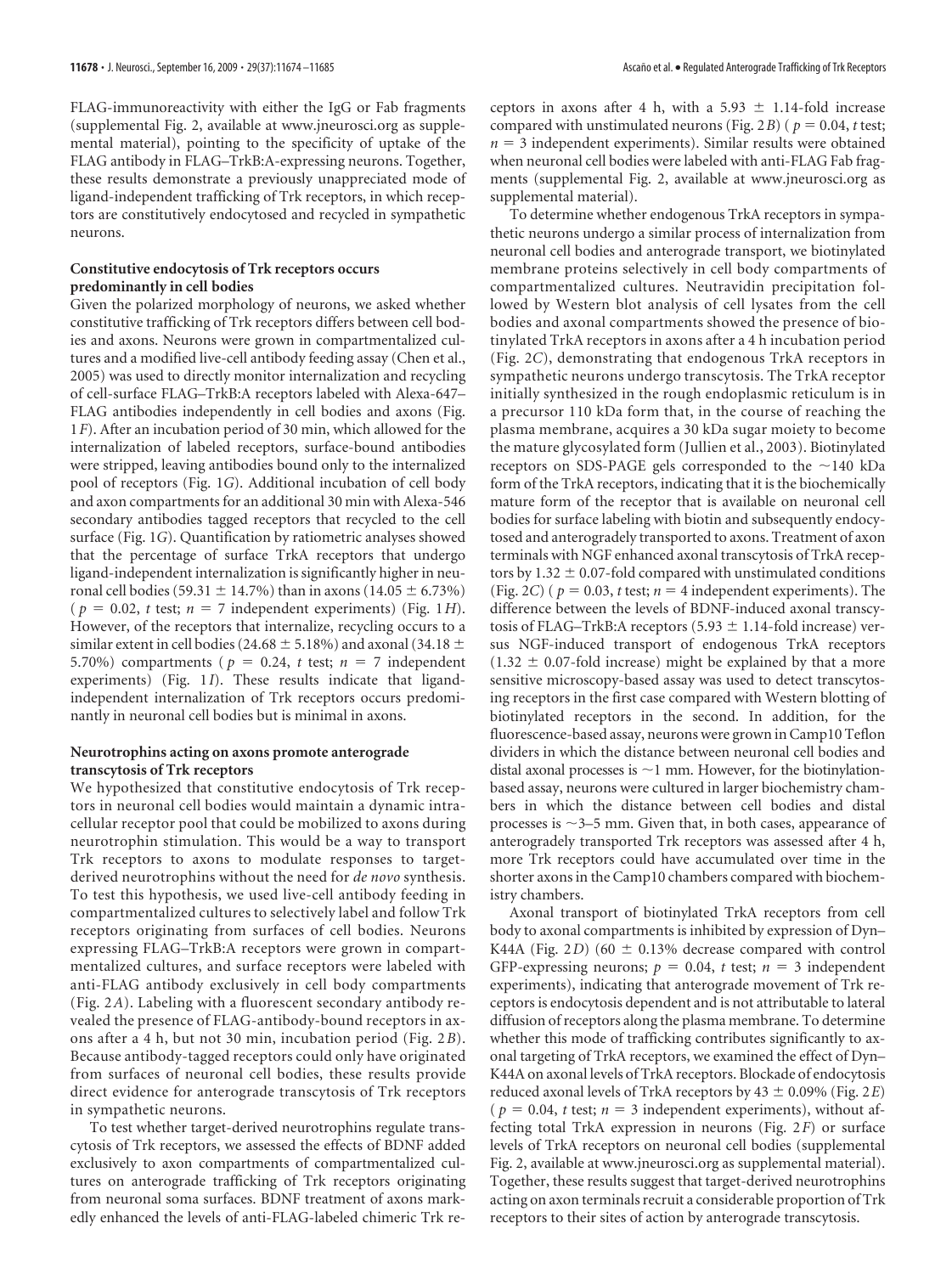

**Figure 2.** Trk receptors are transcytosed from neuronal soma surfaces to axons. *A*, Schematic of antibody feeding assay in compartmentalized cultures expressing FLAG–TrkB:A to follow transcytosis of Trk receptors originating from neuronal soma surfaces. *B*, Representative images of cell bodies and axonal projections fixed and stained for anti-FLAG antibody. Anti-FLAGlabeled TrkB:A receptors are evident in cell bodies at 30 min and 4 h (small arrowheads) and in axons only in the 4 h incubations (large arrowheads). Scale bars, 5  $\mu$ m. C, NGF treatment of axons (100 ng/ml, 4 h) enhances levels of biotinylated TrkA receptors in axons. Lysates from cell body (CB) and axon (AX) compartments in compartmentalized cultures were precipitated with neutravidin and immunoblotted with TrkA. Normalization for protein amounts was performed by immunoblotting for p85 subunit of PI3K. *D*, Dominant-negative dynamin (Dyn–K44A) inhibits TrkA transcytosis. Cell-surface biotinylation assay was performed in compartmentalized cultures expressing GFP or Dyn–K44A and treated with NGF on axons (100 ng/ml, 4 h).*E*,*F*, Dyn–K44A leads to a decrease in axonal, but not total, TrkA levels. Western blot analysis of TrkA levels in compartmentalized cultures (*E*) shows that expression of Dyn–K44A leads to a significant decrease in axonal TrkA levels. Dyn–K44A does not affect total TrkA levels in neurons (*F*).

## **Rab11-positive recycling endosomes mediate TrkA transcytosis**

Cargo undergoing transcytosis in polarized epithelial cells are commonly transported to their final destinations via recycling endosomes (Altschuler et al., 2003; Tuma and Hubbard, 2003). FLAG antibody labeling of surface Trk receptors in neuronal cell bodies of compartmentalized cultures followed by immunostaining for the recycling endosome-associated small GTPase Rab11a (Zerial and McBride, 2001) showed that transcytosing Trk receptors colocalized or were in close apposition to Rab11 immunoreactive vesicles (Fig. 3A) (50  $\pm$  6 and 45  $\pm$  5% of FLAG-

immunopositive structures colocalized with endogenous Rab11 in cell bodies and axons, respectively). Transcytosing Trk receptors were also found to colocalize with Tf, a well established marker for the recycling pathway (Fig. 3*B*). Neurons expressing FLAG–TrkB:A receptors grown in compartmentalized cultures were loaded with anti-FLAG antibodies and Alexa-546 –Tf exclusively in cell body compartments. After 4 h of labeling, fixing and permeabilizing of neurons, and staining with a fluorescent secondary antibody for FLAG immunoreactivity,  $47 \pm 4.5$  and  $46 \pm 5\%$  of FLAG-immunopositive structures colocalized with Alexa-546 –Tf in cell bodies and axons, respectively. The degree of colocalization of FLAG–TrkB:A with Rab11 and transferrin was well above that observed with Rab4, a Rab GTPase implicated in a rapid recycling pathway (Maxfield and McGraw, 2004), and Rab7, a Rab protein associated with late endosomes and shown previously to be required for retrograde transport of neurotrophin receptors (Deinhardt et al., 2006) (supplemental Fig. 3, available at www.jneurosci.org as supplemental material).

To further investigate the role of Rab11 in TrkA trafficking, we also performed live imaging of sympathetic neurons expressing TrkA–GFP and mcherry–Rab1l. A total of 62  $\pm$  6% of TrkA–GFP puncta were observed to be cotransported with Rab11 positive structures in axons. Time-lapse imaging revealed punctae positive for both TrkA and Rab11 exhibiting highly dynamic bidirectional movements in axons, with an anterograde bias (Fig. 3*C*) (supplemental Movie 1, available at www. jneurosci.org as supplemental material). A representative kymograph shows punctae positive for both TrkA–GFP and mcherry–Rab11 exhibiting saltatory movement, switching from being stationary to rapid anterograde movement, followed by pausing (Fig. 3*C*). Kinetic analysis showed that, of the total number of double-positive carriers,  $\sim$  54% were stationary or pausing. Of the mobile ( $>$ 0.6  $\mu$ m/s) double-positive carriers, 66% moved anterogradely, whereas

33% moved retrogradely, with an average speed of 1.2  $\mu$ m/s in either direction (Fig. 3*D*). To specifically address the requirement of Rab11 in axonal transcytosis of Trk receptors, we assessed anterograde transport of Trk receptors originating from neuronal soma surfaces in neurons grown in compartmentalized cultures and infected with adenoviral vectors expressing GFP or a dominant-negative GDP-bound mutant form of Rab11a (Rab11a-S25N) (Park et al., 2004). TrkA transcytosis was assessed by biotinylation of membrane proteins in cell body compartments and detection of transcytosed Trk receptors in axons by neutravidin precipitation and Western blotting. Indeed, expression of Rab11a–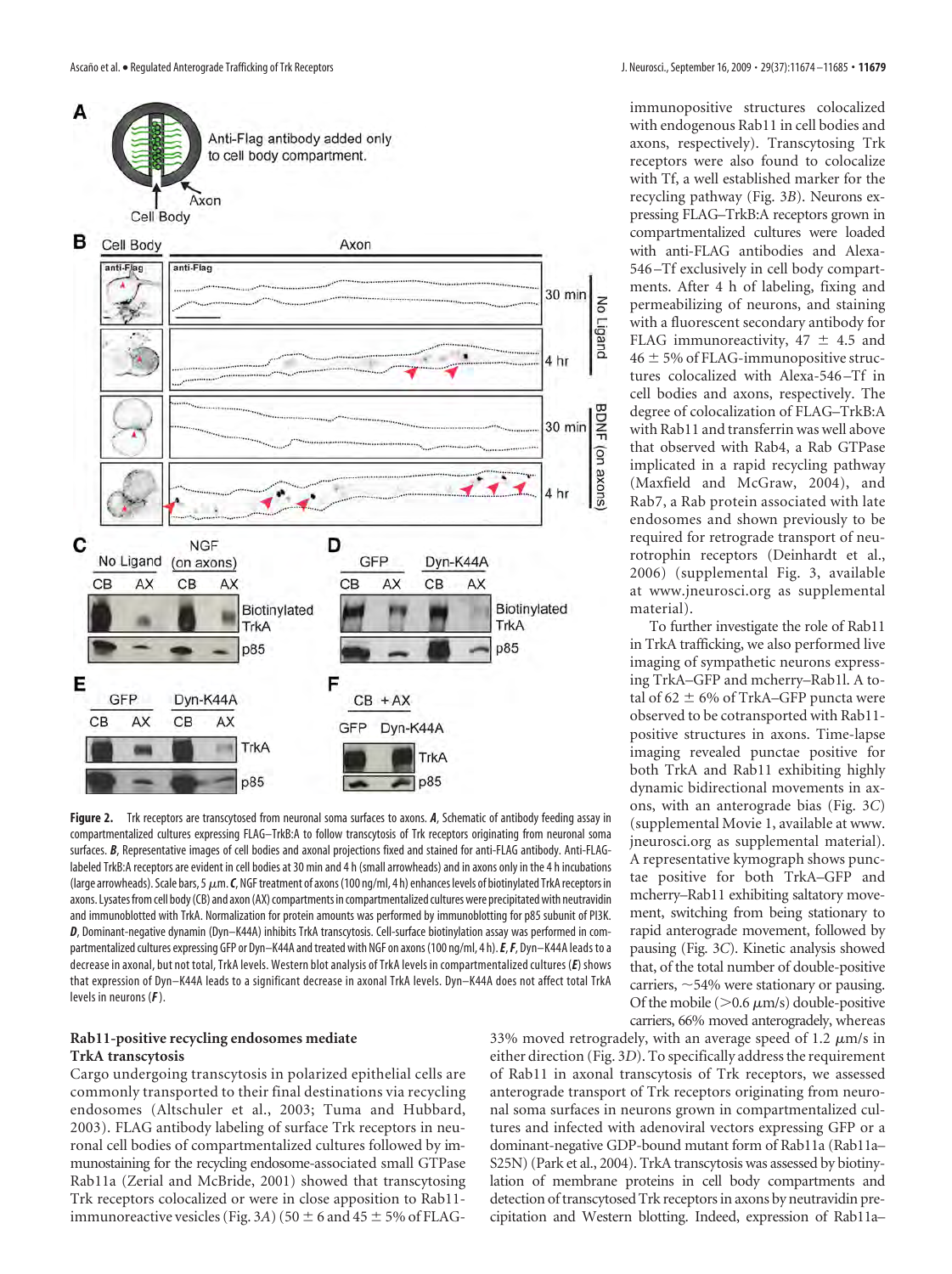

Figure 3. Rab11a mediates Trk transcytosis in sympathetic neurons. *A*, FLAG–TrkB:A receptors undergoing transcytosis colocalize with Rab11a in axons (arrowheads) as detected by immunostaining for FLAG antibody and endogenous Rab11a. Antibody-feeding assay was performed on compartmentalized cultures expressing FLAG-TrkB:A in the presence of BDNF (100 ng/ml, 4h) on axons. Boxed region in the middle is shown at higher magnification on the right. *B*, FLAG–TrkB:A receptors undergoing transcytosis colocalize with Alexa-546-labeled Tf (Alexa-546 –Tf) in axons (arrowheads) as detected by immunostaining for FLAG antibody and Alexa-546 –Tf fluorescence. Cell body compartments of compartmentalized cultures expressing FLAG–TrkB:A were fed with FLAG antibodies and Alexa-546 –Tf under live conditions. After 4 h of labeling, neurons were fixed, permeabilized, and labeled with anti-mouse fluorescent secondary antibody to visualize FLAG-antibody-bound receptors. Boxed region in the middle is shown at higher magnification on the right. C, Individual frames from time-lapse microscopy of neurons expressing TrkA–GFP and mcherry–Rab11a, with corresponding kymograph (bottom). Anterogradely and retrogradely moving double-positive carriers are indicated by white arrowhead and white arrow, respectively, and purple arrowhead indicates a retrogradely moving structure positive for TrkA–GFP alone. Scale bars:  $A$ – $C$ , 5 $\,\rm \mu$ m.  $D$ , Histogram showing speed distribution of mobile ( $>$ 0.6  $\rm \mu$ m/s) carriers double positive for TrkA–GFP and mcherry–Rab11a. Quantification of 3289 single movements [defined as the distance traversed byacarrier between two consecutive frames(2s)] of 253 double-positive structures from a total of four independent experiments.  $E$ , Rab11a activity is required for TrkA transcytosis, as assessed bythe biotinylation assay in compartmentalized cultures expressing GFP or Rab11a–S25N. AX, Axon; CB, cell body.

S25N caused a significant reduction ( $63 \pm 0.09\%$  decrease) in levels of biotinylated Trk receptors detected in axons, in the presence of NGF (Fig. 3*E*) ( $p = 0.02$ , *t* test;  $n = 3$  independent experiments). No significant differences in total levels of TrkA were detected between neurons expressing GFP and Rab11a–S25N, indicating that Rab11 functions in trafficking rather than expression of neuronal Trk receptors (supplemental Fig. 3, available at www.jneurosci.org as supplemental material). Together, these results provide evidence that Rab11-containing recycling endosomes mediate axonal transcytosis of Trk receptors.

## **NGF stimulation promotes rapid exocytosis of TrkA receptors**

We then asked whether neurotrophins, in addition to regulating Trk receptor mobilization to axons, also promote their insertion into the plasma membrane. Previous studies had suggested that TrkB receptors are rapidly recruited to the cell surface in response to neural activity or BDNF (Meyer-Franke et al., 1998; Du et al., 2000; Haapasalo et al., 2002). To determine whether NGF promotes TrkA exocytosis, sympathetic neurons were stimulated briefly (5 min pulse) with NGF, and surface levels of TrkA were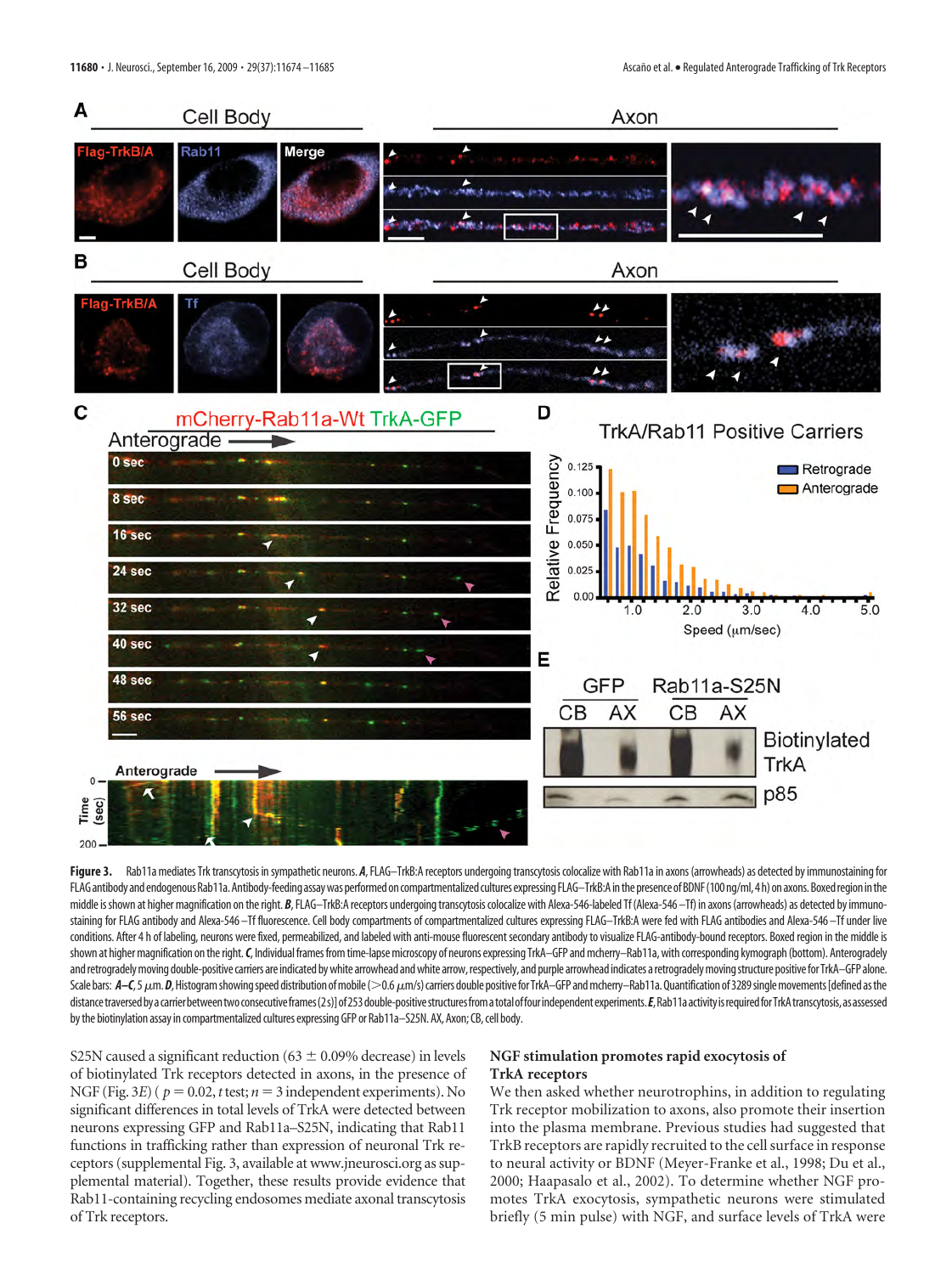

Figure 4. NGF stimulation promotes rapid exocytosis of TrkA from recycling endosomes. A, TrkA is rapidly recruited to the cell surface during NGF stimulation. Levels of surface TrkA were assessed using cell-surface biotinylation in neuronal cultures briefly stimulated with a 5 min pulse of NGF (100 ng/ml) in the presence or absence of the recycling blocker monensin. Normalization for protein amounts was performed by immunoblotting neuronal lysates for p85 subunit of PI3K. B, Densitometric quantification of the results shown in A. Results are quantified relative to the NGF (100 ng/ml) condition, from eight independent experiments.  $*p$  < 0.05 and  $**p$  < 0.01 as determined by one-way ANOVA, followed by a Dunnett's multiple comparison test.*C*, TIRF analyses of growth cones from neurons expressing TrkA– GFP. Dashed lines outline the periphery of growth cones. Scale bar, 5  $\mu$ m. **D**, Time course of TrkA–GFP fluorescence in the two growth cones depicted in C. Arrow indicates time of NGF addition. E, Group data showing maximum change in fluorescence (1–5 min) from growth cones of neurons expressing TrkA–GFP ( $n = 15$ ) or farnesylated EGFP. Values are means  $\pm$  SEM from four independent experiments. \*\* $p =$ 0.003, *t* test.*F*, Rapid BDNF-mediated surface delivery of FLAG–TrkB:A receptors originating from the plasma membrane. FLAG–TrkB:A receptors were live labeled with FLAG antibodies and allowed to internalize, surface antibodies were stripped off, and neurons were stimulated with BDNF for 5 min in the presence of a fluorescent secondary antibody.

assessed by cell-surface biotinylation. We found that this short stimulus resulted in increased surface TrkA levels, which was attenuated in the presence of the recycling blocker monensin (Fig. 4*A*,*B*). Monensin treatment alone, in the absence of ligand, did not appreciably alter surface levels of TrkA within 5 min (Fig. 4*B*). TIRF analyses also revealed rapid recruitment to the surface of TrkA receptors during NGF stimulation in Cos-1 cells (supplemental Fig. 4, available at www.jneurosci.org as supplemental material) and axonal growth cones of neurons expressing Trk-A–GFP (Fig. 4*C*) (supplemental Movie 2, available at www.jneurosci.org as supplemental material). NGF stimulation induced a significant increase in TrkA–GFP fluorescence at or near the surface (Fig. 4*C*,*D*). NGF stimulation did not elicit any changes in surface fluorescence of a membrane-bound marker, farnesylated EGFP (Fig. 4*E*), suggesting that the observed increase in TrkA–GFP fluorescence is attributable to movement of vesicles relative to the plasma membrane and not attributable to generalized movement or expansion of the plasma membrane.

TrkA–GFP does not distinguish between newly synthesized receptors versus those that once resided on the plasma membrane. Additionally, our TIRF analysis showing increased fluorescence with neurotrophin stimulation at the axonal growth cones does not allow us to determine whether TrkA–GFP receptors are indeed being inserted into the plasma membrane as opposed to receptors merely approaching the plasma membrane. To investigate these two issues, we determined whether receptors being recruited to axonal growth cones with the very brief neurotrophin stimulation originate from a pool that once resided on the plasma membrane and whether they are indeed appearing on the axonal surface. Neurons expressing FLAG–TrkB:A receptors were live labeled with FLAG antibodies and stripped of surface antibodies after allowing internalization at 37°C in the absence of any ligand, and then axonal growth cones were stimulated with the ligand BDNF for 5 min, in the presence of a fluorescent secondary antibody. BDNF treatment significantly increased FLAG immunofluorescence in axon terminals compared with unstimulated neurons (Fig. 4*F*). Because neurons were treated with the fluorescent secondary antibody under nonpermeabilizing conditions, these results are indicative of delivery to the axonal plasma membrane of recep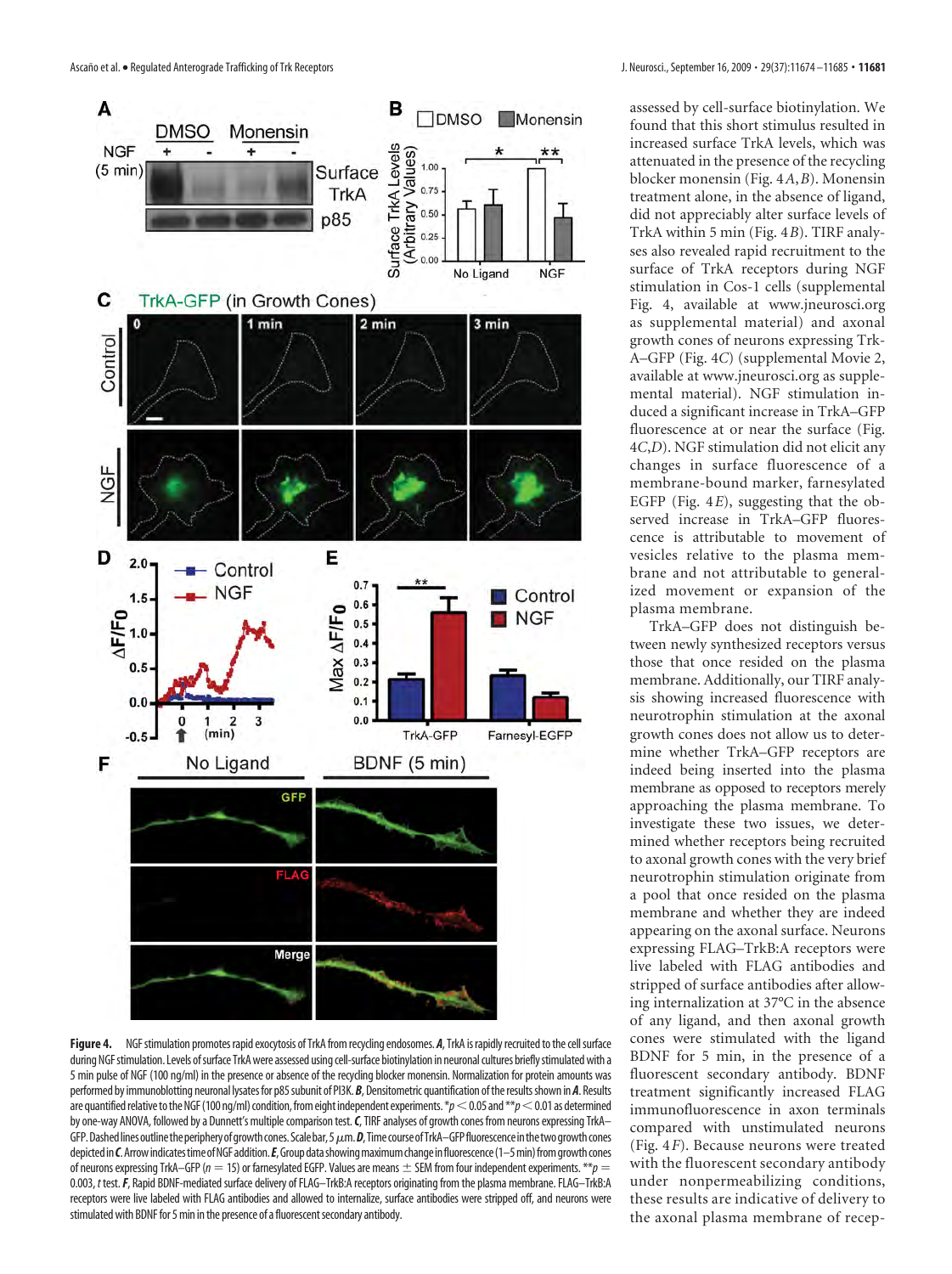tors that had been previously on the cell surface during live labeling with FLAG antibodies. Given that constitutive internalization occurs predominantly in neuronal soma and is minimal in axons (Fig. 1*H*), we reason that the FLAG-antibody-bound receptors being recruited to axonal membranes originate primarily from soma surfaces. Together, these results suggest that Trk receptors held in intracellular endocytic compartments can indeed be rapidly mobilized to the cell surface during neurotrophin stimulation.

## **Endocytic recycling modulates neuronal sensitivity to NGF-dependent signaling and axon growth**

To examine whether rapid mobilization of Trk receptors to neuronal surfaces via endocytic recycling imparts neuronal sensitivity to NGF, we assessed NGF-dependent signaling in neurons exposed to increasing concentrations of NGF for 5 min, in the presence or absence of monensin. We found that, in neurons treated with monensin, higher concentrations of NGF were required to elicit similar levels of phosphorylation of TrkA and the downstream signaling effectors Akt and Erk1/2 seen in control neurons (Fig. 5*A*,*B*). The decrease in P-TrkA levels at high concentrations of NGF (1000 ng/ml) probably reflects rapid degradation of the receptor (Bogenmann et al., 1998), negative regulation of Trk activation by engagement of p75 receptors (MacPhee and Barker, 1997), or recruitment of a phosphatase (Marsh et al., 2003). Together, our results indicate that blockade of receptor recycling attenuates neuronal sensitivity to NGF.

To investigate the role of recycling in functional responses to target-derived NGF, we assessed the effects of a constitutively active GTP-bound variant of Rab11 (EGFP– Rab11a–Q70L) (Uhlig et al., 2006) and the dominant-negative EGFP–Rab11a–S25N mutant on axon growth in compartmentalized cultures when NGF is applied only to axons. Quantification of axon extension (micrometers per day) in response to axon-applied NGF revealed that enhancing recycling with Rab11a–Q70L conferred neuronal sensitivity to lower concentrations of NGF compared with control neurons expressing GFP (Fig. 5*C*,*D*). Conversely, neurons exhibit decreased responsiveness to NGF when recycling is impaired by expression of Rab11a–S25N (Fig. 5*C*,*D*). Increasing NGF concentration beyond sat-



**Figure 5.** NGF-induced TrkA exocytosis modulates neuronal sensitivity to NGF-dependent signaling and axon growth. *A*, Blocking endocytic recycling attenuates NGF-dependent signaling. Neuronal cultures were briefly stimulated (5 min) with indicated concentrations of NGF in the presence or absence of the recycling blocker monensin (10  $\mu$ M). Lysates were immunoblotted to detect P-TrkA, P-Erk1/2, and P-Akt. Normalization for protein amounts was performed by stripping the immunoblots and reprobing for p85. **B**, Densitometric quantification of the results shown in *A*. Results are quantified relative to the NGF (1000 ng/ml) condition, from seven independent experiments. \**p*0.05 asdeterminedbytwo-wayANOVA,followedbyBonferroni's*post hoc*test.*C*,*D*,Rab11a activityregulatesNGF-dependent axon growth. Compartmentalized cultures were infected with adenoviruses expressing GFP or Rab11 constructs, EGFP–Rab11a–S25N (dominant-negative) and EGFP-Rab11a-Q70L (constitutively active), and maintained with NGF added solely to the axonal compartments. Rate of axon extension (micrometers per day) was assessed for 72 h. Panels in Care representative images of axons immunostained with anti- $B$ -III tubulin. Separation between cell body (CB) and axon (AX) compartments is indicated by dashed line. *D*, Graph shows quantification of axon growth. Values are means  $\pm$  SEM from seven independent experiments.  $*_p$  < 0.05 and  $**_p$  < 0.01, two-way ANOVA analysis with Bonferroni's*post hoc*test.

urating levels eliminated all differences in axon growth between cultures expressing the Rab11 variants and control cultures (Fig. 5*D*). Because the inhibitory effects of EGFP–Rab11a–S25N on axon

growth can be overcome by increasing NGF concentrations, these results suggest that blocking Rab11 function delays neuronal responsiveness to NGF rather than having a global effect on neuronal viability. Together, these results imply that Rab11-dependent recy-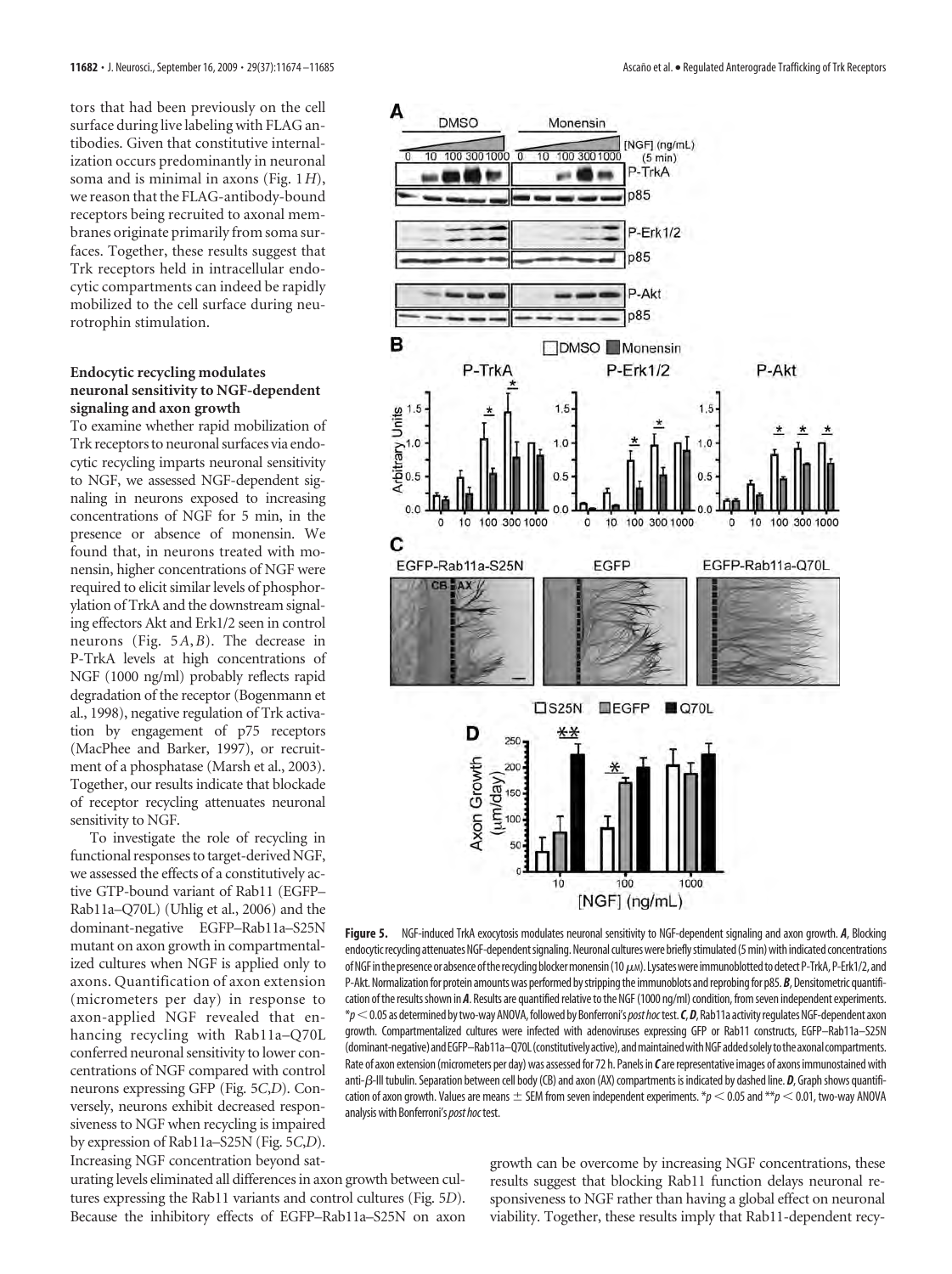

**Figure 6.** Model for TrkA transcytosis in sympathetic neurons. Newly synthesized TrkA receptors are first inserted into the neuronal soma surfaces, where they undergo constitutive endocytosis and subsequent axonal targeting via Rab11-positive recycling endosomes (blue arrows). In the absence of ligand, more receptors are internalized in neuronal soma compared with axons, promoting a net flow toward axons. NGF signaling initiated at axon terminals triggers a transient increase in surface TrkA levels through local exocytosis from intracellular receptor pools, followed by endocytosis and retrograde transport of activated receptors in nerve terminals (gray arrows). Retrograde NGF signaling enhances transcytosis leading to the anterograde delivery of additional TrkA receptors. The contribution of the secretory pathway to axonal targeting of Trk receptors remains to be determined.

cling facilitates sensitive neuronal responses to the limiting concentrations of target-derived NGF found *in vivo*.

### **Discussion**

By using compartmentalized cultures in this study, we investigated axonal targeting of Trk receptors in response to targetderived neurotrophins in developing sympathetic neurons. Trk receptors are constitutively endocytosed preferentially in cell bodies, thereby generating a dynamic reservoir of intracellular receptors that can then be delivered to axons via Rab11 containing recycling endosomes. We show that ligand acting locally in axons can recruit receptors from neuronal soma surfaces by regulating this transcytotic trafficking pathway. Perturbing endocytic recycling attenuated NGF-dependent signaling and functional responses, whereas enhancing recycling increased neuronal responsiveness to NGF. Our findings suggest that regulated anterograde trafficking of Trk receptors is a mechanism to amplify neuronal responsiveness to the limiting amounts of target-derived neurotrophins found *in vivo*.

Currently, the trafficking mechanisms by which signaling receptors are targeted to axons are poorly understood, despite the implications for how neurons might respond to extracellular cues promoting migration, axon growth, guidance, and neuronal survival. Previous studies have shown that, like the targeting of apical membrane proteins in polarized epithelial cells via transcytosis, neurons use endocytic mechanisms for targeting of some axonal proteins. A well characterized example is L1/NgCAM, a cell adhesion molecule important for axon guidance; initial delivery of L1/NgCAM to the somatodendritic compartment in hippocampal neurons is followed by endocytosis and transport to axonal surfaces via recycling endosomes (Wisco et al., 2003; Winckler, 2004; Anderson et al., 2005; Yap et al., 2008a,b). However, the physiological relevance of such a trafficking pathway in developing neurons and its regulation by extracellular signals still remains elusive.

Based on our findings, we propose that transcytosis might be a more general mechanism than currently appreciated for axonal delivery of receptors in response to extracellular signals impinging locally on axonal growth cones. Thus, target-derived neurotrophins, acting on terminals of axons that can be millimeters long, recruit their own receptors to their sites of action through

transcytosis, and this process influences developmental outcomes such as axon growth. Transcytotic trafficking provides the advantage of using ready-synthesized receptors to axons. Membrane trafficking through the endocytic pathway has been reported to be 10 times greater than through the secretory pathway (Horton and Ehlers, 2003), suggesting that the former might provide a larger intracellular reservoir of membrane proteins for regulated delivery to the cell surface. The considerable heterogeneity of endocytic organelles compared with Golgi-derived vesicles might also allow for more plasticity in the regulation of axonal trafficking. We found that Rab11, a small Rab GTPase predominantly found in recycling endosomes, regulates anterograde Trk transcytosis and NGF-dependent axonal extension. Interestingly, protrudin, a Rab11-binding protein, has been implicated in directional membrane traffick-

ing leading to NGF-mediated neurite outgrowth in PC12 cells (Shirane and Nakayama, 2006). However, unlike our results, protrudin requires GDP-bound Rab11 to mediate neurite outgrowth, although we find that axon extension is inhibited by the GDP-bound mutant form of Rab11a (Rab11a–S25N) and enhanced by the GTP-bound Rab11a–Q70L. These results may present an interesting difference between mechanisms that initiate neurite outgrowth from those involved in axonal extension. Although our data indicates that Rab11-positive recycling endosomes mediate axonal transport of Trk receptors, it is likely that receptors internalizing from neuronal soma surfaces have to traverse through several intermediate compartments, including early endosomes and/or multivesicular bodies, before entering axons, as seen for L1/NgCAM (Yap et al., 2008b).

In previous studies of axonal targeting of NgCAM, a point of contention has been whether the protein indeed resides transiently on somatodendritic surfaces, before axonal delivery (Horton and Ehlers, 2003; Sampo et al., 2003; Wisco et al., 2003). By performing cell-surface biotinylation and antibody-feeding assays in compartmentalized cultures, we have provided direct evidence that Trk receptors residing on neuronal soma surfaces are indeed transported anterogradely to axons. These results imply that newly synthesized Trk receptors are first inserted into the plasma membrane of neuronal cell bodies, before being retrieved by endocytosis and anterogradely transported. Insertion of Trk receptors into the plasma membrane of cell bodies before the long journey down the axons might be required to "unmask" an axonal targeting signal, perhaps, via posttranslational modifications or proteolytic processing. In this regard, NgCAM with a point mutation in a tyrosine-based YRSLE motif was found to avoid the transcytotic route and was shipped directly to axons (Wisco et al., 2003), pointing to a role for phosphorylation in regulating transcytosis. It is also tempting to speculate that internalization of unliganded TrkA receptors in neuronal cell bodies acts as a quality control step for the axonal targeting of an "endocytosis-competent" pool of receptors that can then be quickly internalized in response to NGF at the axon terminals.

Although retrograde transport of TrkA receptors to mediate NGF-dependent trophic responses has been extensively studied, other modes of Trk trafficking in neurons are poorly understood.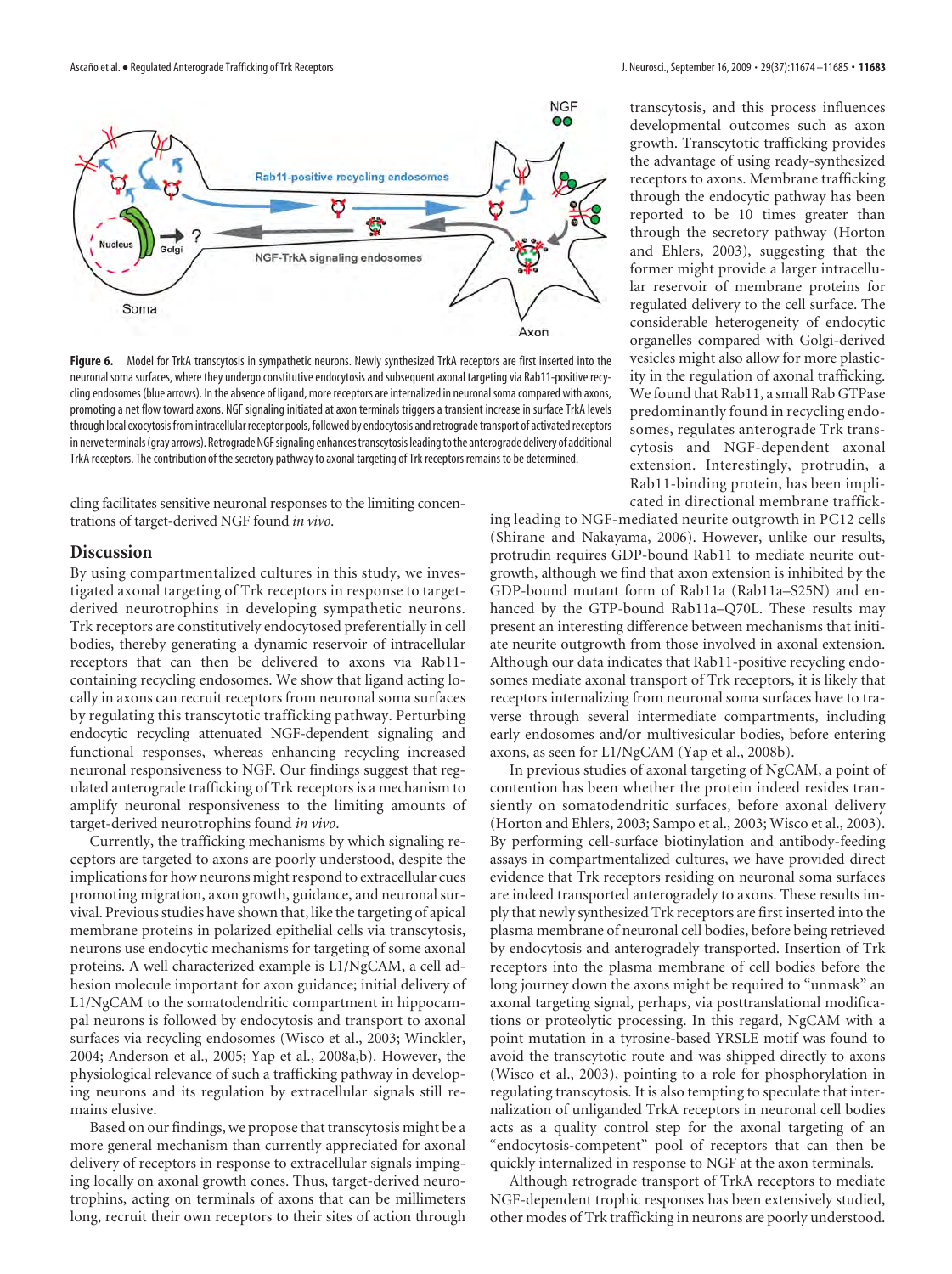Previous studies examining TrkA recycling have yielded differing results; Chen et al. (2005) showed significant ligand-dependent recycling of TrkA receptors, whereas Saxena et al. (2005) reported very little TrkA recycling when compared with p75 neurotrophin receptors that recycle robustly in response to NGF (Bronfman et al., 2003; Saxena et al., 2005). These studies performed in nonpolarized PC12 cells may not completely recapitulate spatial aspects of receptor trafficking in morphologically complex neurons. We show in sympathetic neurons that Trk receptors undergo ligandindependent internalization primarily in cell bodies, although recycling of internalized receptors is equivalent in cell bodies and axons. Similar to our observations with Trk receptors in sympathetic neurons, p75 receptors recycle in a ligandindependent manner in both cell bodies and axons of motor neurons (Deinhardt et al., 2007), although it remains to be determined whether these receptors are also targeted to axon terminals via regulated transcytosis, as we observed for TrkA. It must be noted here that, although our study highlights a role for long-distance anterograde recycling of unliganded Trk receptors in amplifying neurotrophin responses, local recycling of ligandbound receptors in axonal growth cones might also contribute to NGF-dependent functional responses, specifically, local events such as growth cone motility, morphological responses, and guidance. Using a cell-surface biotinylation assay, we did not observe any significant effects of the recycling blocker monensin on levels of TrkA internalized in response to NGF in mass cultures of sympathetic neurons, similar to the results obtained in PC12 cells (Saxena et al., 2005). However, this does not argue against NGF-dependent recycling of internalized TrkA receptors, especially if it occurs in distinct subcellular locations such as axonal processes, which would not have been detected in our assay.

We also observed that NGF treatment results in rapid exocytosis of TrkA receptors to sympathetic growth cones, similar to previous observations for BDNF-induced recruitment of TrkB receptors in hippocampal neurons. BDNF rapidly increased surface TrkB levels within seconds, whereas ligand-induced endocytosis of receptors occurred on a timescale of minutes (Haapasalo et al., 2002). More quantitative kinetic analyses combined with live imaging will be required to temporally separate the two events occurring locally at the sympathetic growth cones. However, it seems reasonable to propose that, like BDNF, NGF rapidly recruits TrkA receptors from a local intracellular pool within axon terminals, followed by endocytosis of active receptors. Because exocytosis of TrkB receptors has been demonstrated to be regulated by activity and intracellular second messengers such as  $Ca<sup>2+</sup>$  and cAMP (Meyer-Franke et al., 1998; Du et al., 2000), it will also be important to define whether similar mechanisms underlie the transcytosis and local exocytosis of TrkA receptors.

Target-derived NGF initiates a positive feedback loop by inducing expression of TrkA receptors to enhance the magnitude and duration of prosurvival signaling during neuronal competition for survival (Deppmann et al., 2008). Our results suggest an additional positive feedback mechanism in which limiting concentrations of target-derived neurotrophins rapidly recruit their receptors to axons via transcytosis and promote their exocytosis into growth cones, to amplify neuronal responsiveness and gain a competitive advantage. In this trafficking-based feedback model, the first axons to reach NGF-expressing targets would not only gain access to limiting levels of NGF but also propagate a retrograde signal to neuronal cell bodies to anterogradely transport more receptors to nerve terminals via transcytosis. To integrate our observations, we propose a model in which an initial response of axons to NGF triggers a transient increase in surface

TrkA levels through local exocytosis from intracellular receptor pools, followed by endocytosis and retrograde transport of activated receptors in nerve terminals. Subsequently, retrograde NGF signaling enhances anterograde delivery of additional TrkA receptors by drawing on a larger intracellular pool residing in cell bodies (Fig. 6). In future studies, it will be important to define the nature of the retrograde signal that regulates anterograde Trk trafficking, whether it is signaling-endosome-based or mediated by long-range calcium signaling from growth cones to neuronal soma as reported recently for Slit-dependent migration of cerebellar granule cells (Guan et al., 2007), and how this signal is propagated to mature Trk receptors residing on neuronal soma surfaces.

In a broader context, anterograde transcytosis and membrane trafficking from recycling endosomes might also be of relevance to axons navigating through gradients of guidance cues. Axons, during pathfinding, undergo a process of adaptation by consecutive cycles of endocytosis-dependent desensitization and local protein synthesis-mediated resensitization (Ming et al., 2002; Piper et al., 2005). This adaptational mechanism is believed to reset the sensitivity of growth cones to guidance cues as they move up a gradient of an extracellular ligand. Our results show that blockade of Trk receptor recycling attenuates neuronal sensitivity to NGF. Thus, membrane trafficking from recycling endosomes might work in parallel with local protein synthesis, to rapidly mobilize trophic and guidance receptors to axon growth cones, thus allowing them to dynamically interpret gradients of developmental cues.

#### **References**

- Altschuler Y, Hodson C, Milgram SL (2003) The apical compartment: trafficking pathways, regulators and scaffolding proteins. Curr Opin Cell Biol 15:423–429.
- Anderson E, Maday S, Sfakianos J, Hull M, Winckler B, Sheff D, Fölsch H, Mellman I (2005) Transcytosis of NgCAM in epithelial cells reflects differential signal recognition on the endocytic and secretory pathways. J Cell Biol 170:595–605.
- Atwal JK, Massie B, Miller FD, Kaplan DR (2000) The TrkB-Shc site signals neuronal survival and local axon growth via MEK and P13-kinase. Neuron 27:265–277.
- Bastaki M, Braiterman LT, Johns DC, Chen YH, Hubbard AL (2002) Absence of direct delivery for single transmembrane apical proteins or their "secretory" forms in polarized hepatic cells. Mol Biol Cell 13:225–237.
- Basu SK, Goldstein JL, Anderson RG, Brown MS (1981) Monensin interrupts the recycling of low density lipoprotein receptors in human fibroblasts. Cell 24:493–502.
- Bezzerides VJ, Ramsey IS, Kotecha S, Greka A, Clapham DE (2004) Rapid vesicular translocation and insertion of TRP channels. Nat Cell Biol 6:709 –720.
- Bogenmann E, Peterson S, Maekawa K, Matsushima H (1998) Regulation of NGF responsiveness in human neuroblastoma. Oncogene 17:2367–2376.
- Bronfman FC, Tcherpakov M, Jovin TM, Fainzilber M (2003) Ligandinduced internalization of the p75 neurotrophin receptor: a slow route to the signaling endosome. J Neurosci 23:3209 –3220.
- Chen ZY, Ieraci A, Tanowitz M, Lee FS (2005) A novel endocytic recycling signal distinguishes biological responses of Trk neurotrophin receptors. Mol Biol Cell 16:5761–5772.
- Deinhardt K, Salinas S, Verastegui C, Watson R, Worth D, Hanrahan S, Bucci C, Schiavo G (2006) Rab5 and Rab7 control endocytic sorting along the axonal retrograde transport pathway. Neuron 52:293–305.
- Deinhardt K, Reversi A, Berninghausen O, Hopkins CR, Schiavo G (2007) Neurotrophins redirect p75NTR from a clathrin-independent to a clathrin-dependent endocytic pathway coupled to axonal transport. Traffic 8:1736 –1749.
- Delcroix JD, Valletta JS, Wu C, Hunt SJ, Kowal AS, Mobley WC (2003) NGF signaling in sensory neurons: evidence that early endosomes carry NGF retrograde signals. Neuron 39:69 –84.
- Deppmann CD, Mihalas S, Sharma N, Lonze BE, Niebur E, Ginty DD (2008)